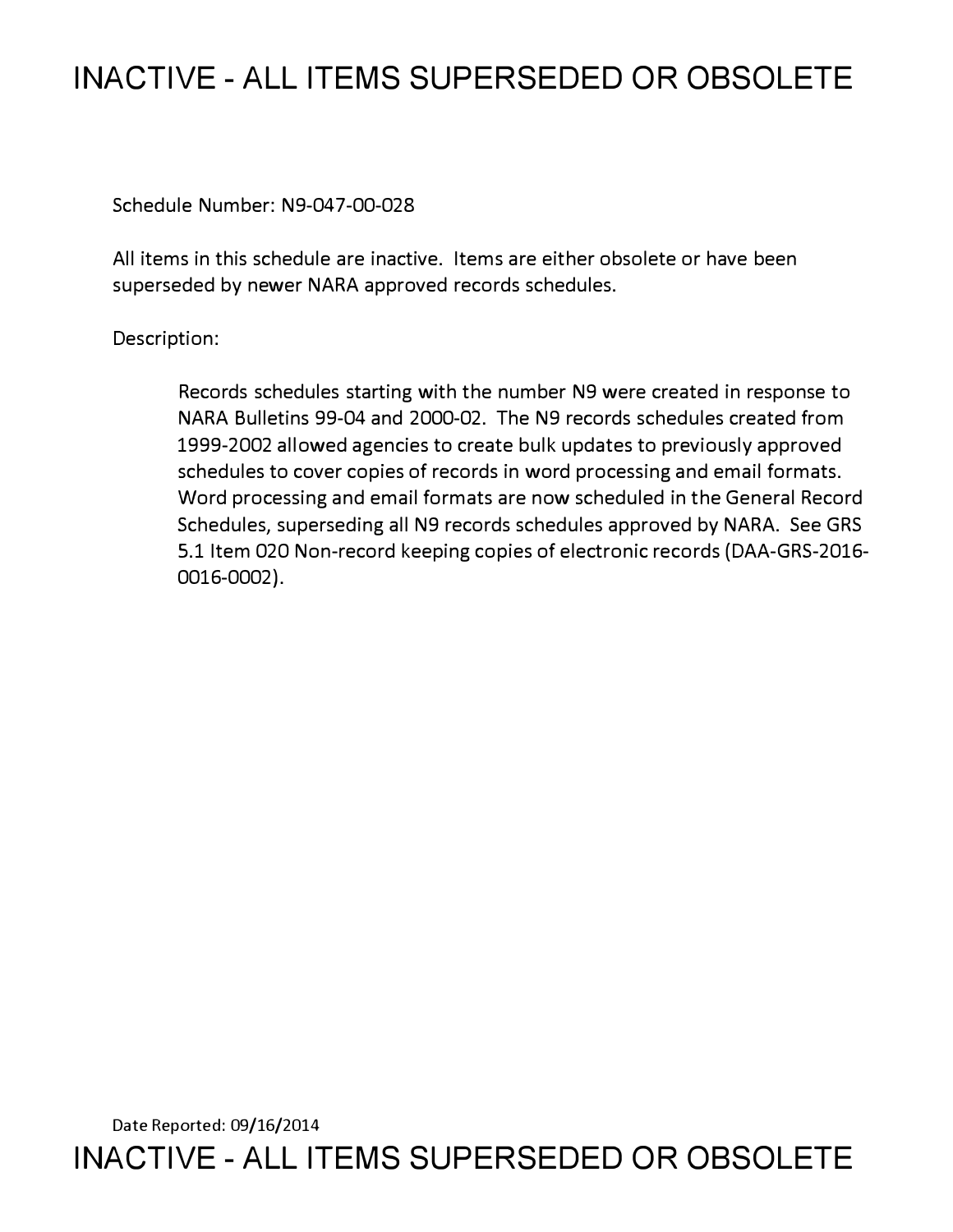| <b>REQUEST FOR RECORDS DISPOSITION AUTHORITY</b><br>To<br>NATIONAL ARCHIVES & RECORDS ADMINISTRATION<br>8601 ADELPHI ROAD COLLEGE PARK, MD 20740-6001 |                                                                              |                                                                                                                                                                                                                                                                                                                                            | <b>JOB NUMBER</b><br><u>N9-047-00-28</u>                                                                                                                                               |                                    |
|-------------------------------------------------------------------------------------------------------------------------------------------------------|------------------------------------------------------------------------------|--------------------------------------------------------------------------------------------------------------------------------------------------------------------------------------------------------------------------------------------------------------------------------------------------------------------------------------------|----------------------------------------------------------------------------------------------------------------------------------------------------------------------------------------|------------------------------------|
|                                                                                                                                                       |                                                                              |                                                                                                                                                                                                                                                                                                                                            | Date received<br>MAR 0 7 2000                                                                                                                                                          |                                    |
| FROM (Agency or establishment)<br>$\mathbf 1$<br><b>Social Security Administration</b>                                                                |                                                                              | <b>NOTIFICATION TO AGENCY</b>                                                                                                                                                                                                                                                                                                              |                                                                                                                                                                                        |                                    |
| <b>MAJOR SUBDIVISION</b><br>2                                                                                                                         |                                                                              |                                                                                                                                                                                                                                                                                                                                            | In accordance with the provisions of $44 \cup S \subset 3303a$ , the<br>disposition request, including amendments, is approved<br>except for items that may be marked "disposition not |                                    |
|                                                                                                                                                       | <b>MINOR SUBDIVISION</b>                                                     |                                                                                                                                                                                                                                                                                                                                            | approved" or "withdrawn" in column 10                                                                                                                                                  |                                    |
| NAME OF PERSON WITH WHOM TO<br><b>TELEPHONE NUMBER</b><br>5.<br>4<br><b>CONFER</b><br><b>Stanley Nusenko</b><br>410/965-8987<br>FAX 410/966-1704      |                                                                              | <b>DATE</b><br>ARCHIVIST OF THE UN ZED STATES<br>$10 - 4 - 001$                                                                                                                                                                                                                                                                            |                                                                                                                                                                                        |                                    |
| 6.                                                                                                                                                    | <b>AGENCY CERTIFICATION</b><br>records proposed for disposal on the attached | I hereby certify that I am authorized to act for this agency in matters pertaining to the disposition of its records and that the<br>needed after the retention periods specified, and that written concurrence from the General Accounting Office, under the<br>provisions of Title 8 of the GAO Manual for Guidance of Federal Agencies, | page(s) are not needed now for the business for this agency or will not be                                                                                                             |                                    |
| $\sum$ is not required<br>$\Box$ is attached, or<br>SIGNATURE OF AGENCY REPRESENTATIVE                                                                |                                                                              |                                                                                                                                                                                                                                                                                                                                            | has been requested                                                                                                                                                                     |                                    |
| <b>DATE</b><br>11/23/99                                                                                                                               |                                                                              |                                                                                                                                                                                                                                                                                                                                            | TITLE                                                                                                                                                                                  | SSA Records Officer                |
| 7 ITEM NO                                                                                                                                             |                                                                              | 8 DESCRIPTION OF ITEM AND PROPOSED DISPOSITION                                                                                                                                                                                                                                                                                             | 9 GRS OR<br>SUPERSEDED JOB<br><b>CITATION</b>                                                                                                                                          | 10 ACTION TAKEN<br>(NARA USE ONLY) |
|                                                                                                                                                       | <b>Communications Files</b>                                                  |                                                                                                                                                                                                                                                                                                                                            |                                                                                                                                                                                        |                                    |
|                                                                                                                                                       | (See attached submission in response to<br>NARA Bulletin 99-04)              |                                                                                                                                                                                                                                                                                                                                            |                                                                                                                                                                                        |                                    |
|                                                                                                                                                       |                                                                              |                                                                                                                                                                                                                                                                                                                                            |                                                                                                                                                                                        |                                    |
|                                                                                                                                                       |                                                                              |                                                                                                                                                                                                                                                                                                                                            |                                                                                                                                                                                        |                                    |
|                                                                                                                                                       |                                                                              |                                                                                                                                                                                                                                                                                                                                            |                                                                                                                                                                                        |                                    |
|                                                                                                                                                       |                                                                              |                                                                                                                                                                                                                                                                                                                                            |                                                                                                                                                                                        |                                    |
|                                                                                                                                                       |                                                                              |                                                                                                                                                                                                                                                                                                                                            |                                                                                                                                                                                        |                                    |
|                                                                                                                                                       |                                                                              |                                                                                                                                                                                                                                                                                                                                            |                                                                                                                                                                                        |                                    |

 $\blacktriangleleft$ 

 $\sim$   $\epsilon$ 

 $\bar{z}$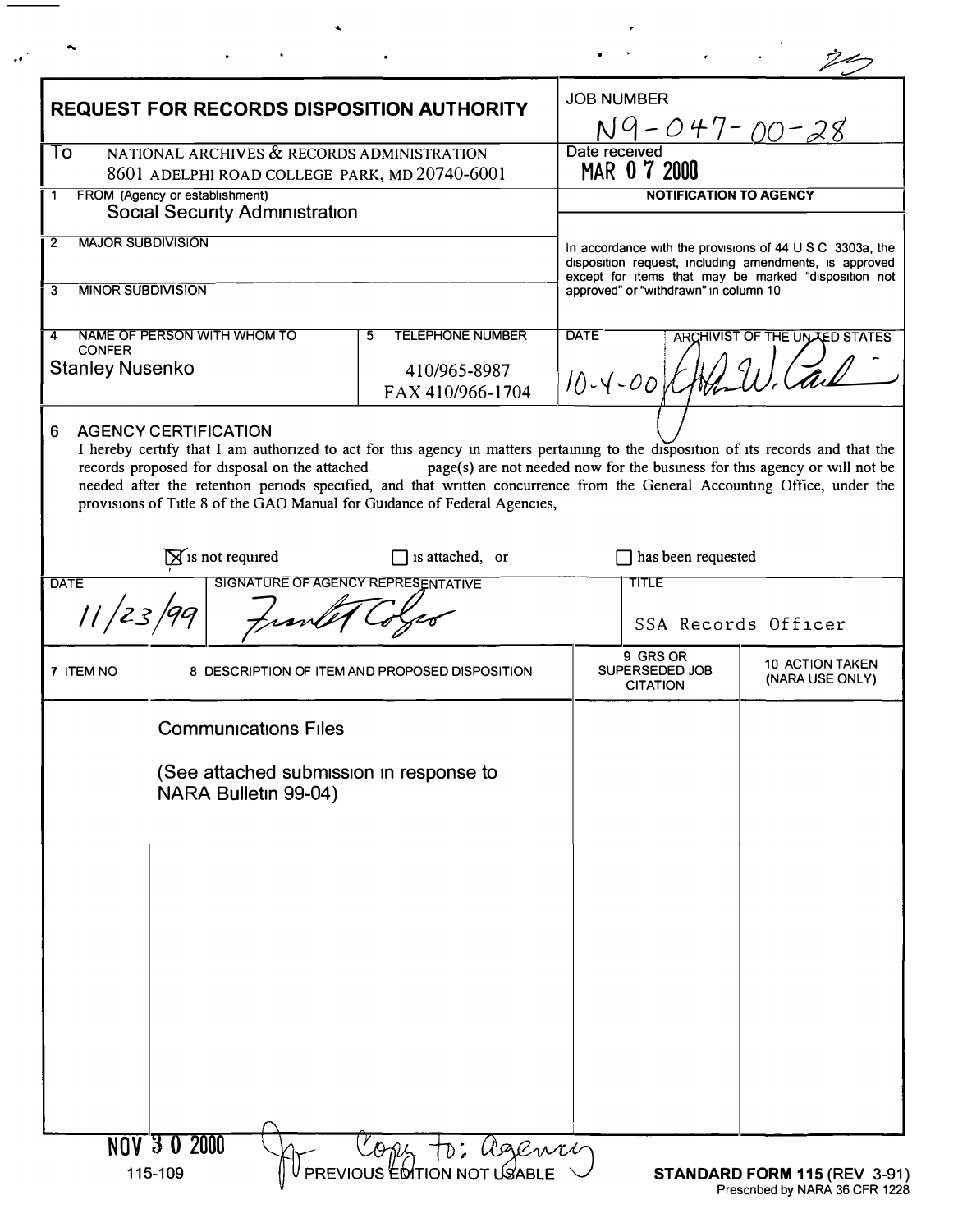#### MODEL II FINAL

### OFFICE OF PUBLICATIONS AND LOGISTICS MANAGEMENT SOCIAL SECURITY ADMINISTRATION

#### Commumcattons Files

A Electromic copies of external/internal communications files created on electronic mail and word processing systems for all series under the COM file code covered by Disposition Job Numbers

NC-47-75-24 (II A 1 a), NC-47-75-24 (II A 1 b), NC-47-75-24 (II B), NCl-47-81-5 (2), NCl-47-81-5 (1), NC174-176 (1 A), NC-174-176-(1 A 1), and NC174-176 (1 A 2)

Disposition Delete after recordkeeping copy has been produced

B 1 Electronic copies of <u>internal (intra-government)</u> communications files created on electronic mail and word processmg systems for all senes under the COM file code for all senes covered by Disposition Job Numbers

NC-47-76-14 (1 A), NC-47-76-14 (1 B), NC-47-76-14 (II A), NC-47-76-14-(IV), NC-47-76-14 (IV A), NC-47-76-14 (IV B), NC-47-76-14 (VI), except those hsted items hsted m Items 2B 1

Disposition Delete after recordkeeping copy has been produced

2 Electromc copies of Pubhshed Matenal

D<sub>1</sub>sposition Delete after recordkeeping copy has been produced or 4 years after material has been published by SSA, whichever is earlier

C Electronic copies of communication audio-visual files, sound effects or production control records, created on electromc mail and word processmg systems for all senes under the COM file code of records covered by Disposition Job Numbers

NC-47-76-12 (II A 1), NC-47-76-12 (II A 2), NC-47-76-12 (II B), NC-47-76-12 (II C 2), NC-47-76-12 (II D), and NC-47-76-12 (II E), (6 items, 6 temporary)

Disposition Delete after recordkeeping copy has been produced

D 1 Electronic copies of talent files, graphic reference records, special project background files that are associated with communication files created on electronic mail and word processing systems for all series under the COM file code covered by Disposition Job Numbers

NC-47-76-12 (II F), NC-47-75-9 (1 C), and NC-47-75-24 (IV B), except those hsted under the Item Dl (3 items, 3 temporary)

Disposition Delete after recordkeeping copy has been produced

VERSION approved via telephone conversation between<br>B.Ourtin, NARA, and Stan Nusenko, SSA, 2/10/00.<br>C'hange adds numbers to item B